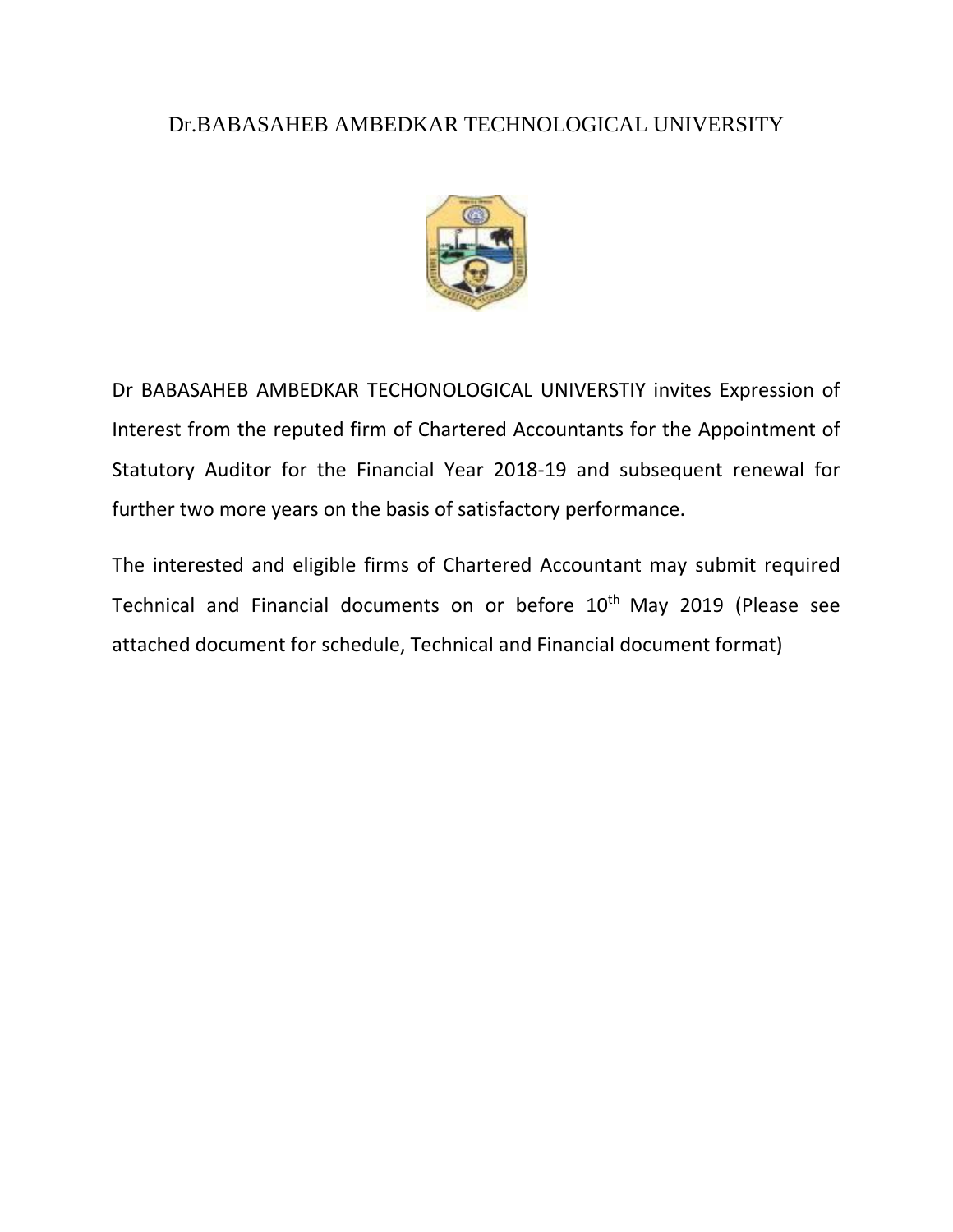Schedule of submission of bid document, opening of Technical and Financial bid

| Sr.No          | Particular                                                                                   | Date       | Time        |
|----------------|----------------------------------------------------------------------------------------------|------------|-------------|
| $\mathbf{1}$   | Last date and time for<br>submission of Bid document                                         | 10.05.2019 | Upto 4.00pm |
| $\overline{2}$ | Opening of Technical and<br><b>Financial Bid</b>                                             | 13.05.2019 | 5.00 pm     |
| 3              | <b>Presentation and Discussion</b><br>with committee to finalize<br><b>Statutory Auditor</b> | 14.05.2019 | 11.00 am    |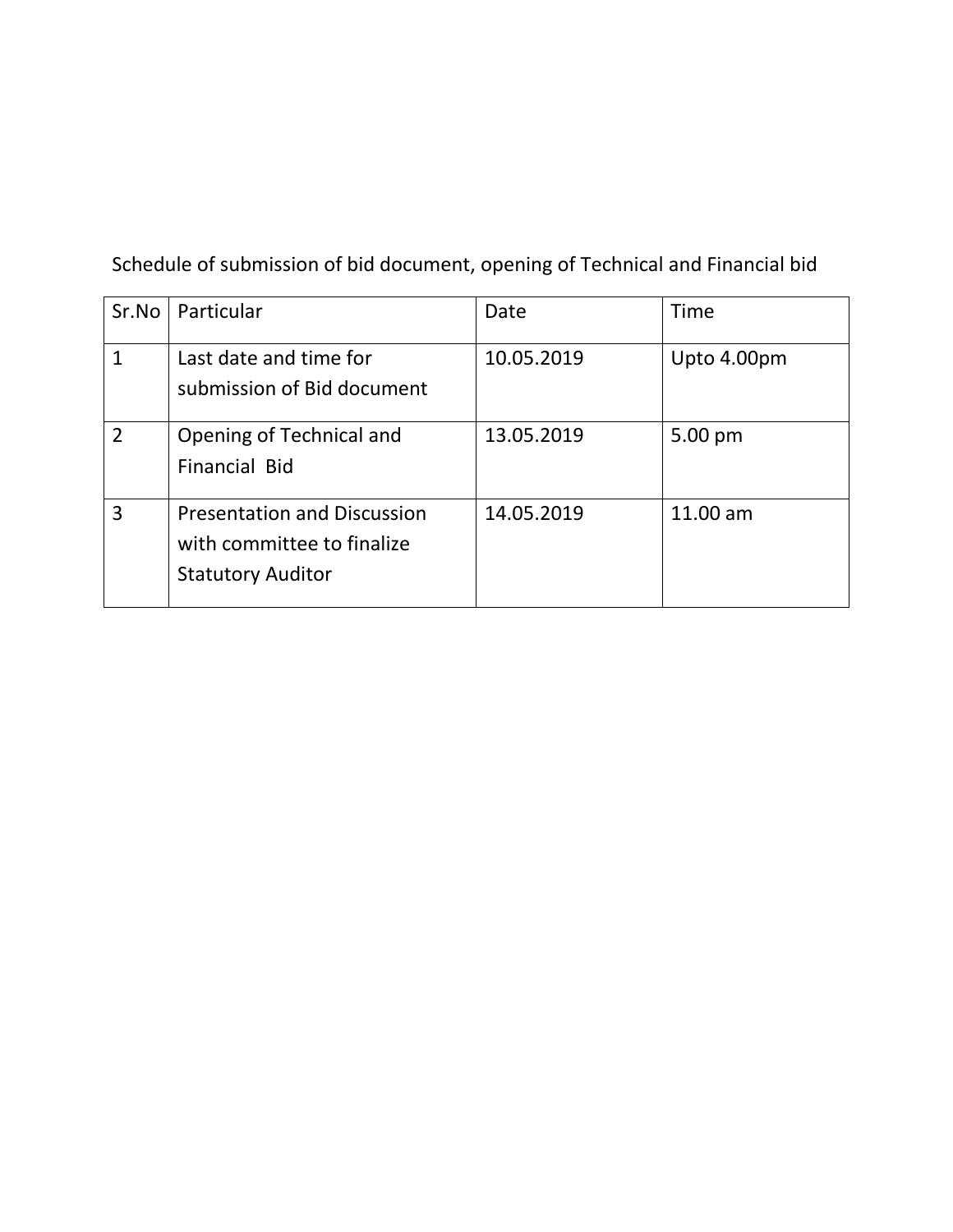### **EOI for Appointment of Statutory Auditor**

Dr Babasaheb Ambedkar Technological University wishes to appoint statutory Auditor for the purpose of Auditing of account related works at its Head Office, located at Dr Babasaheb Ambedkar Technological University Lonere, Mangaon Raigad. The details regarding scope of work and Terms & Conditions, blank forms are as follows:

#### **Scope of Work**

# **Conduct of Statutory Audit of Financial Statements of the University, certifying the Financial Statements and give Audit Report as per relevant requirements, by carrying out following illustrative checks-**

- 1. Audit of cash book and bank books (Vouchers/Transactions)
- 2. Checking other accounts related records
- 3. Verification of capital purchases and other purchases
- 4. Cash verification and verification of inventory
- 5. Review of Verification of fixed assets and maintenance of relevant records.
- 6. Checking investment records
- 7. Checking internal fund transfer to and from representative offices
- 8. Review of adherence to the provisions of the common accounts code applicable to the university.
- 9. Guidance for maintaining the accounts books records
- 10.To duly certify and provide income and expenditure statement and the Balance Sheet for the University with supporting statements and issue Audit report for these accounts.

**Kindly note that above are only illustrative checks. The Auditor is supposed to limit his scope to above and carry out any additional checks/processes as may be required for certifying the Financial Statements and give Report there on.**

#### **Terms and Conditions**

1. The auditor has to conduct the audit for the financial year 2018-19, which may further be extended for two more years.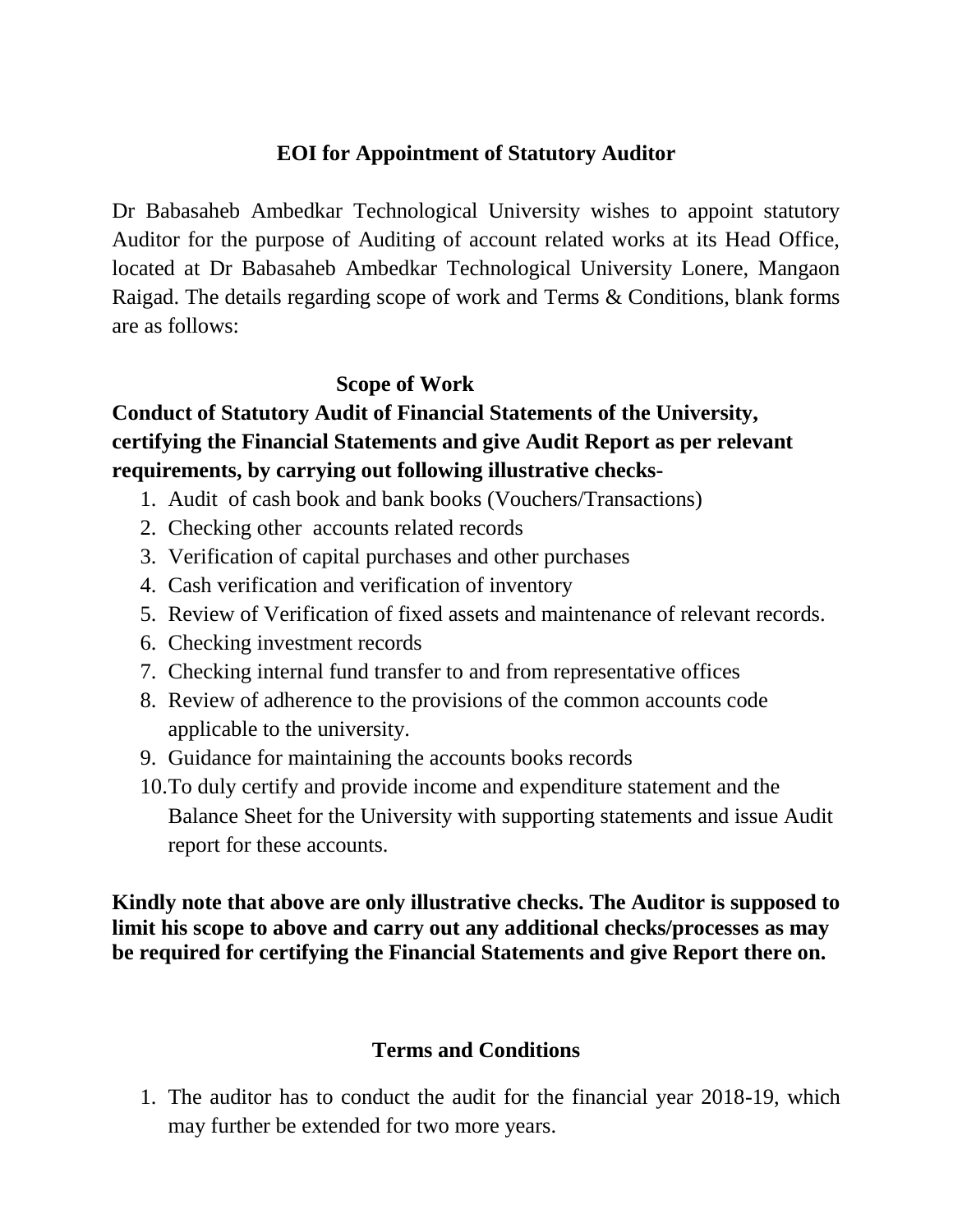- 2. The auditor should be a firm/partnership firm with existence for more than 5 years. (attach proof)
- 3. The applicant firm should have been registered with ICAI and C & AG having address within the state Maharashtra less than 200km from the Dr. B A Tech. University (attach Proof)
- 4. The applicant firm should have experience of at least one year for auditing the Universities/Educational institutes, Examination boards or Govt. Statutory bodies or authorities will be given preference. (Attach selfcertified list). If found necessary, documents would be called later, for scrutiny).
- 5. The firm should have GST number and PAN number and should have turnover of at least Rs. 40 Lakhs, each year for last three financial years i.e. 15-16, 16-17 & 17-18. (attach self-certified statement with a copy of P & L account).
- 6. The firm should have sufficient staff strength (at Least 5) with at least 2 qualified persons, including partners, on the date of submission. (attach selfcertified copy, Declaration in this regard).

OR

The Firm should be Category-I firm in Multipurpose Empanelment Form Panel i.e. MEF panel maintained by ICAI and RBI as on the date of submission.

- 7. Subletting the work is not allowed.
- 8. The Firm should have at least One Partner (leading the Audit) who is well versed with Marathi so that they can understand relevant correspondence. If required the University can ask for such Undertaking.
- 9. The Auditor/Firm has to perform audit in the University's office, it will not be allowed to take out any record out of this office.
- 10. The audit fees would be fixed by the board with minimum level of Rs. 2,25,000/- for the first year and a reasonable increment thereto, after reviewing the expected fees by the applicants and hence applicants should quote the expected audit fees for the first year and expected increments for the subsequent two years in rupees, excluding the taxes.
- 11. The University will pay travelling expenses at actual for visiting to regional and Head offices for audit purpose.
- 12. The accommodation will be provided by regional and Head offices during the official visit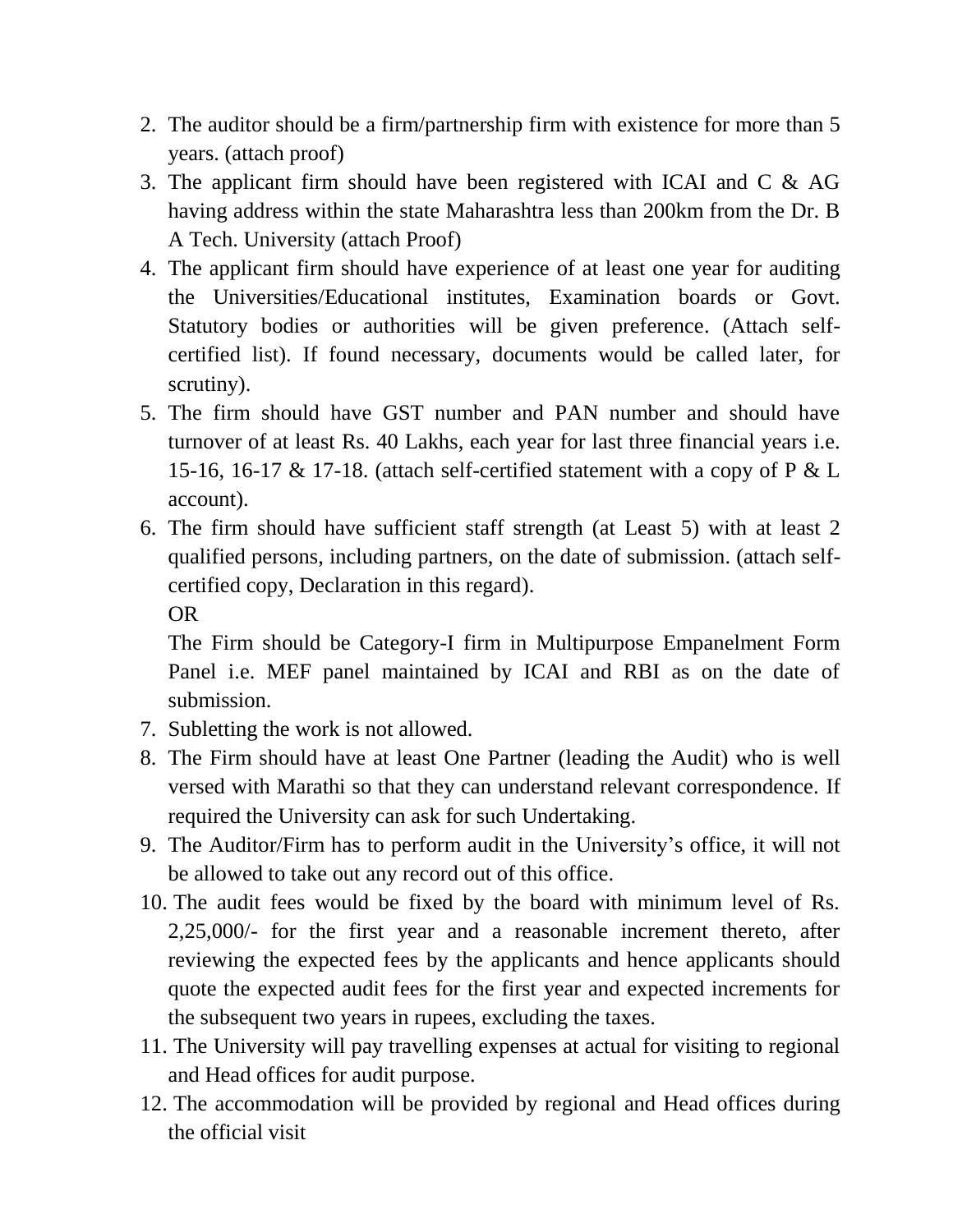- 13. Out of pocket expenses towards conveyance, travel, food, Stay, if not provided, will be reimbursed at actual, as per the university rules.
- 14. The proposal will be rejected if it is found incomplete form/ not having attached required documents.
- 15.The E. O. I. should accompany details in the form given in Annexure I to these terms. The items not covered by Annexure I and supporting expected by above mentioned terms be given independently.
- 16.The proposals received will be evaluated on the basis of criteria fulfillment and related details submitted along with EOI.
- 17.The Vice Chancellor, Dr. B A Tech University has right to reject/ accept the proposal for want of any reason or incomplete documentation or otherwise. He also has authority to cancel this process, without assigning any reason for it.
- 18.The firms should enclose the necessary documents to Annexure I and seal it in the A4 size envelope and should be addressed to Finance Officer, Dr. B A Tech University.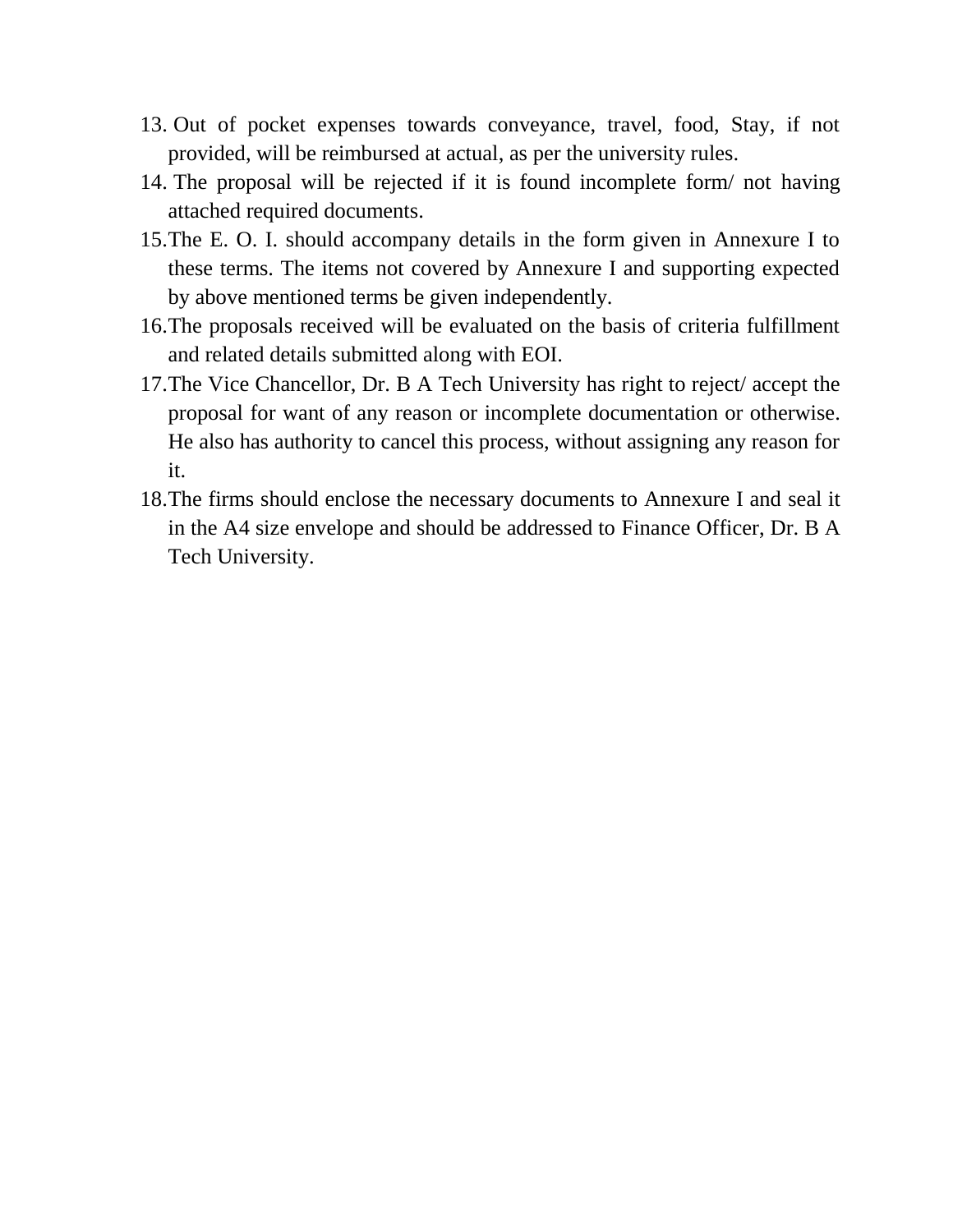## **Annexure I**

## **(To be submitted on letter head of firm with stamp and signature of Partner)**

To, The Finance Officer Dr B A Tech University Lonere, Mangaon, Raigad Pin 402103.

### **Sir,**

With reference to your advertisement, we are hereby submitting the following information -

| Sr.<br>No.     | <b>Item</b>                                                                      | <b>Information</b> |
|----------------|----------------------------------------------------------------------------------|--------------------|
| $\mathbf{1}$   | Name of firm and address                                                         |                    |
| $\overline{2}$ | Registration numbers with ICAI, C & AG<br>(Attach proof)                         |                    |
| 3              | Phone No.                                                                        |                    |
| $\overline{4}$ | Mail address                                                                     |                    |
| 5              | Locations Where Associates/employees are<br>available                            |                    |
| 6              | PAN Number (Attach Copy)                                                         |                    |
| $\overline{7}$ | <b>GST Number (Attach Copy)</b>                                                  |                    |
| 8              | Turnover of the firm/Company in Rs. For                                          | 2017-18 Rs.        |
|                | Financial years (attach $P \& L$ document)                                       | 2016-17 Rs.        |
|                |                                                                                  | 2015-16 Rs.        |
| 9              | details vide condition<br>Experience<br>$\overline{4}$<br>no.<br>(Attach orders) |                    |
| 10             | Specific experience details vide condition no.5<br>(Self attested list)          |                    |